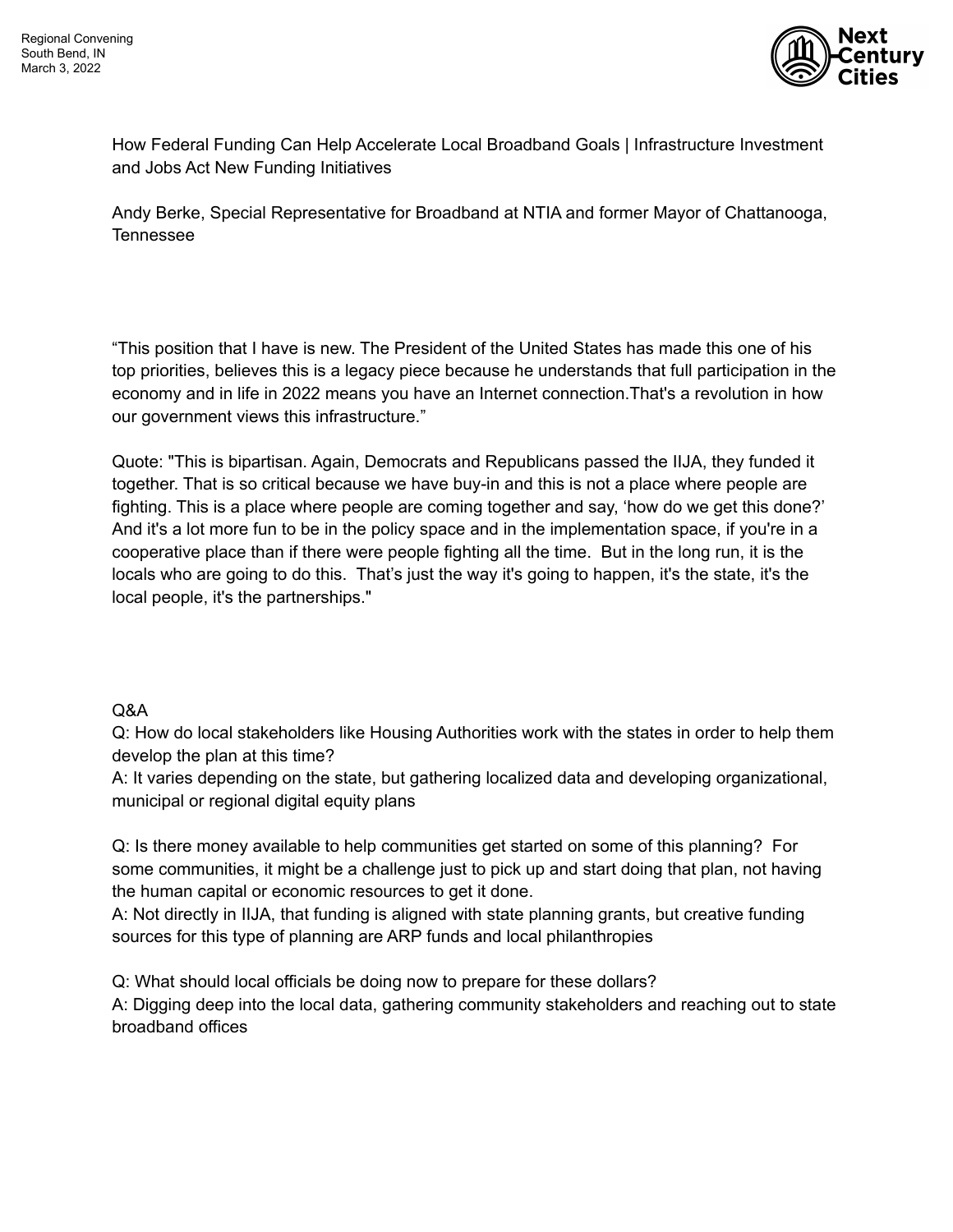

# INFRASTRUCTURE INVESTMENT AND JOBS ACT *NEW FUNDING INITIATIVES*

Next Century Cities Regional Broadband Convening: How Federal Funding Can Help Accelerate Local Broadband Goals March 3, 2022

NATIONAL TELECOMMUNICATIONS AND INFORMATION ADMINISTRATION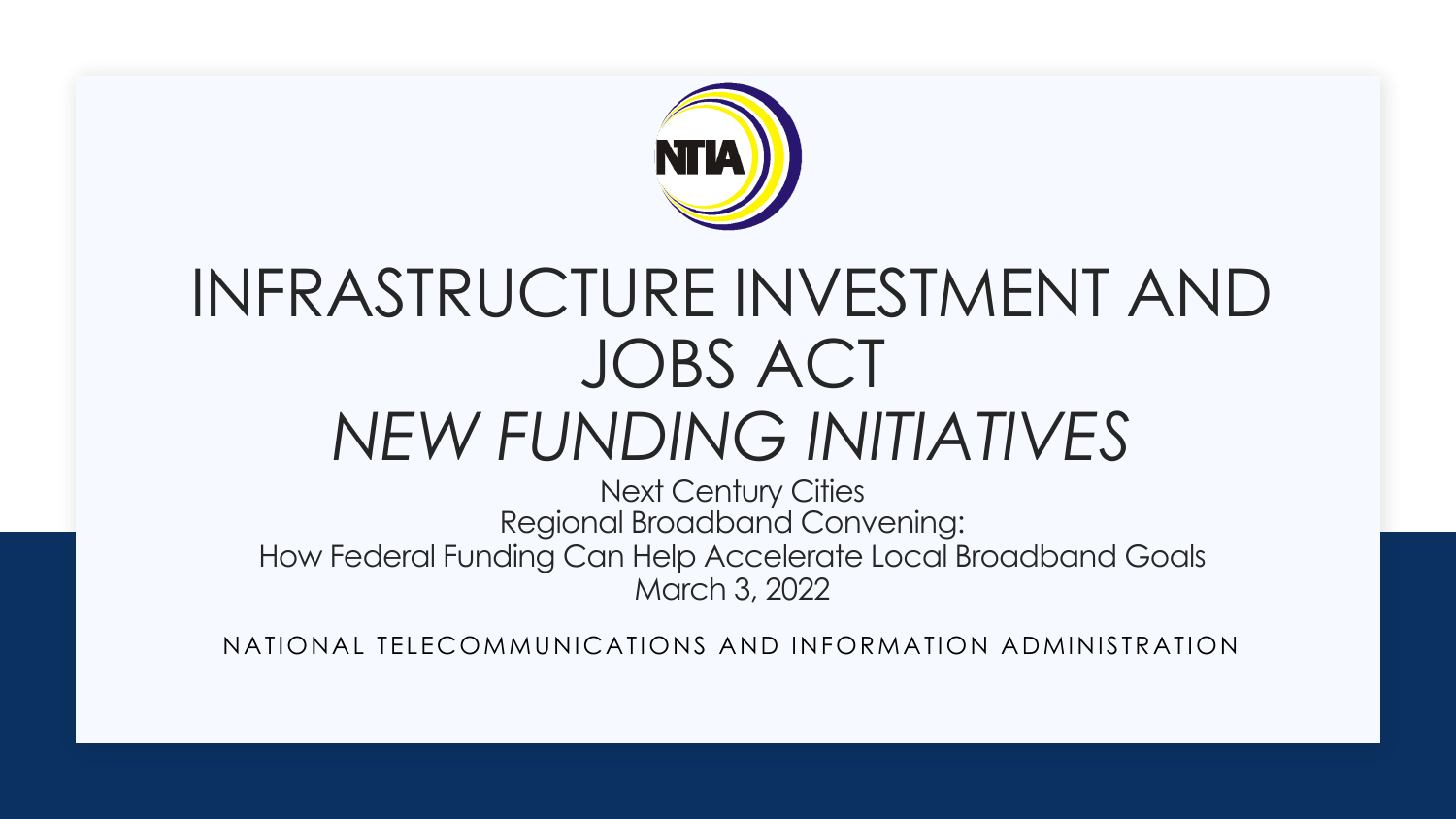# **IIJA BROADBAND PROGRAMS OVERVIEW**

**ANDY BERKE SPECIAL REPRESENTATIVE FOR BROADBAND** NTIA 1. Broadband Equity, Access & Deployment (BEAD) Program

- 2. Digital Equity Programs
- 3. Tribal Connectivity Technical Amendments
- 4. Enabling Middle Mile Broadband **Infrastructure**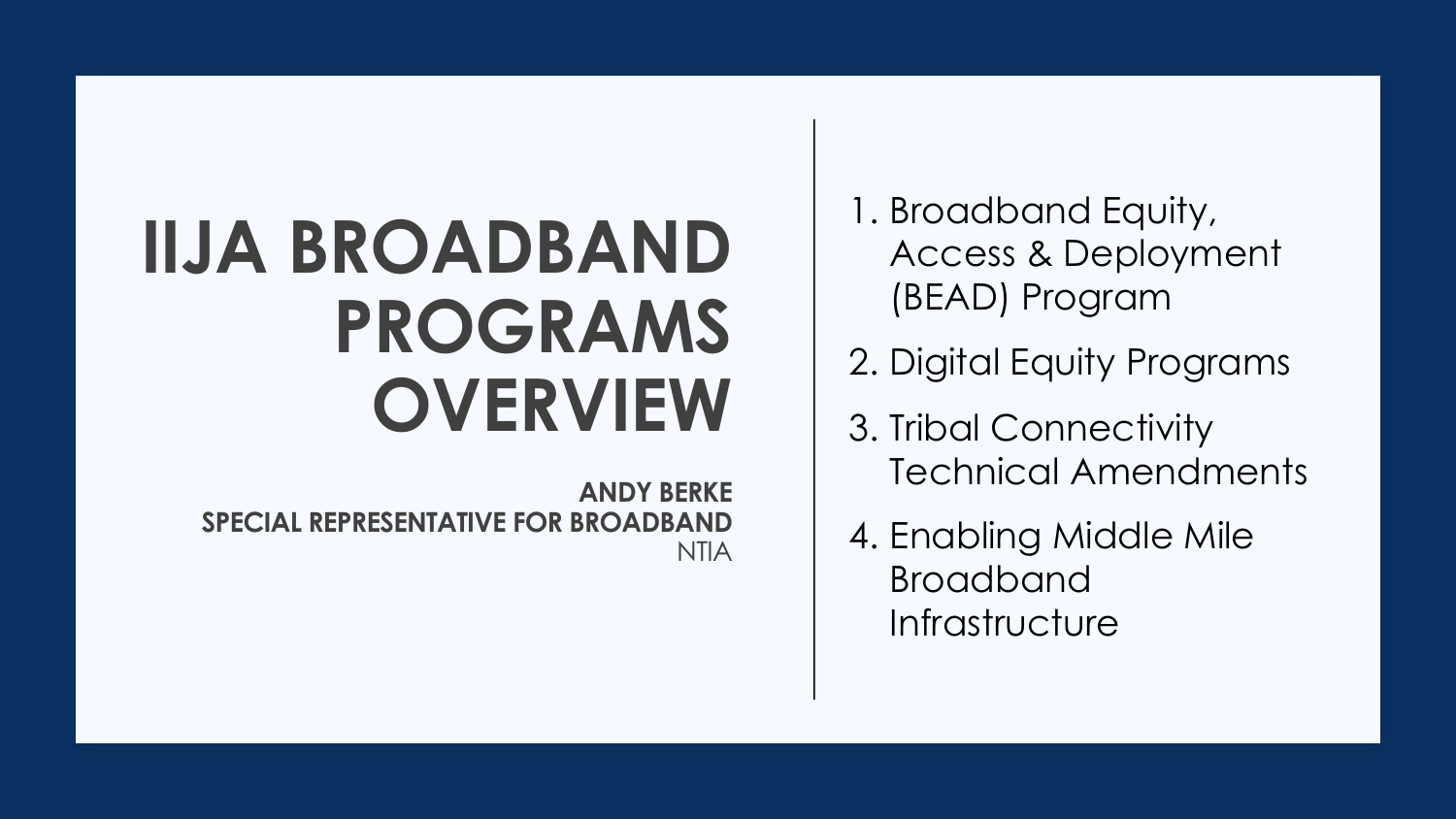# INFRASTRUCTURE ACT\* CREATES ~\$65B IN BROADBAND FUNDING

| NTIA will administer ~\$48B of this new funding                                                                                                                   | FCC to administer ~\$14B                                                                                                                                                   |                                                                                                                                                                                          |                                                                                                                                                               |                                                                                                                                                        |
|-------------------------------------------------------------------------------------------------------------------------------------------------------------------|----------------------------------------------------------------------------------------------------------------------------------------------------------------------------|------------------------------------------------------------------------------------------------------------------------------------------------------------------------------------------|---------------------------------------------------------------------------------------------------------------------------------------------------------------|--------------------------------------------------------------------------------------------------------------------------------------------------------|
| <b>BEAD</b>                                                                                                                                                       | <b>DIGITAL</b><br><b>EQUITY</b>                                                                                                                                            | TRIBAL                                                                                                                                                                                   | <b>MIDDLE</b><br><b>MILE</b>                                                                                                                                  | \$14.2B<br>For Affordable Connectivity<br>Program, which will replace<br>the EBB program                                                               |
| <b>\$42.45B</b>                                                                                                                                                   | <b>\$2.75B</b>                                                                                                                                                             | <b>\$2.00B</b>                                                                                                                                                                           | \$1.00B                                                                                                                                                       | <b>USDA to administer \$2B</b>                                                                                                                         |
| <b>Title I - Broadband</b><br><b>Equity, Access &amp;</b><br><b>Deployment Program</b>                                                                            | <b>Title III - Digital Equity Act</b><br>Three programs,<br>established for planning                                                                                       | <b>Title II - Tribal</b><br><b>Connectivity Technical</b><br><b>Amendments</b>                                                                                                           | <b>Title IV - Enabling</b><br><b>Middle Mile Broadband</b><br><b>Infrastructure</b>                                                                           | <b>\$2.0B</b><br>Via the Rural Utilities Service                                                                                                       |
| Formula-based grant<br>program for U.S. states<br>and territories. BEAD<br>aims to close the access<br>gap for unserved &<br>underserved areas of<br>the country. | & implementation of<br>programs that promote<br>digital equity, support<br>digital inclusion activities,<br>and build capacity<br>related to the adoption<br>of broadband. | <b>Furthers current Tribal</b><br><b>Broadband</b><br><b>Connectivity Program</b><br>by investing an<br>additional \$2B to fund<br>broadband adoption<br>and infrastructure<br>projects. | Provides funding to<br>extend middle mile<br>capacity to reduce<br>cost of serving<br>unserved and<br>underserved areas and<br>enhance network<br>resilience. | <b>Private Activity Bonds</b><br><b>S600M</b><br><b>S600M</b><br>Authorizes State/local gov'ts<br>to use private activity bonds<br>for rural broadband |

*\* Infrastructure Investment and Jobs Act, Division F, Pub. L. 117-58 (Nov. 15, 2021) Note: funding amounts inclusive of all administrative set-asides.*

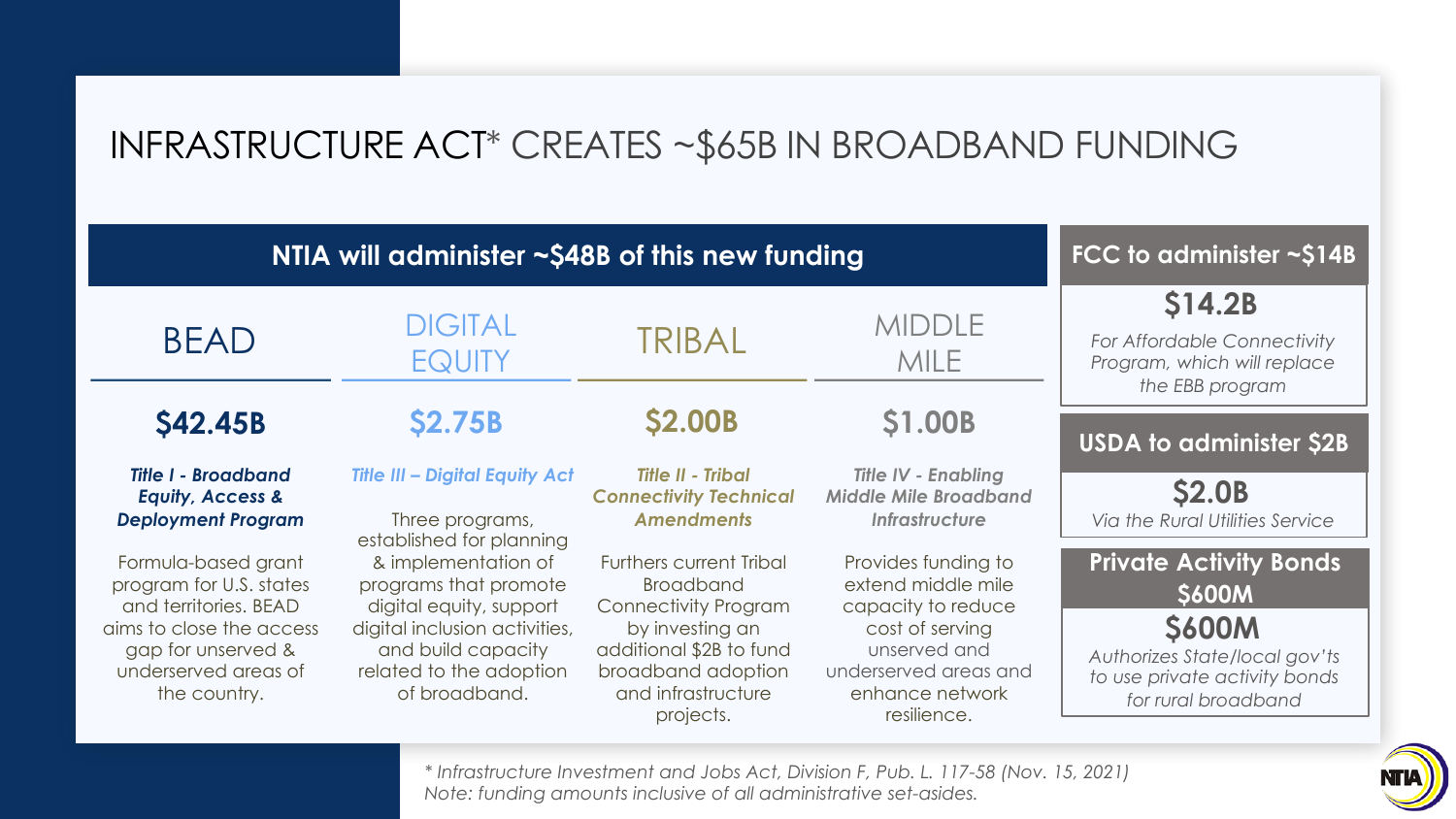# BEAD|THE "BEAD" PROGRAM WILL PROVIDE ~\$42B FOR INFRASTRUCTURE PLANNING AND IMPLEMENTATION

## **OVERVIEW**

**Official name:** Broadband Equity, Access and Deployment Program

**Funding pool**: \$42.45B

**Type of program:** State and Territory formula program

**Program objective:** to close the availability gap, as Congress finds that "access to affordable, reliable, high-speed broadband is essential to full participation in modern life in the United States."

## **PROGRAM PRIORITIES**

- Unserved locations *No access to 25/3 Mbps*
- Underserved locations *No access to 100/20 Mbps* 2
- **3** Community anchor institutions *Without gigabit connections*

#### **Eligible entity must also prioritize**

- Persistent poverty / high-poverty areas
- Speed of proposed network
- Build time
- Demonstrated record on compliance with federal labor & employment laws

## **OTHER KEY FEATURES**

#### **Quality requirements**

Specific network requirements are included e.g., speeds of at least 100/20 Mbps

#### **Matching requirement**

Eligible entities must ensure that they or a subgrantee provide at least 25% match *(unless waiver granted)*

#### **Low-cost plan requirement**

Required to offer a low-cost plan to eligible subscribers *(to be determined by NTIA)*



*Note: funding amounts inclusive of all administrative set-asides*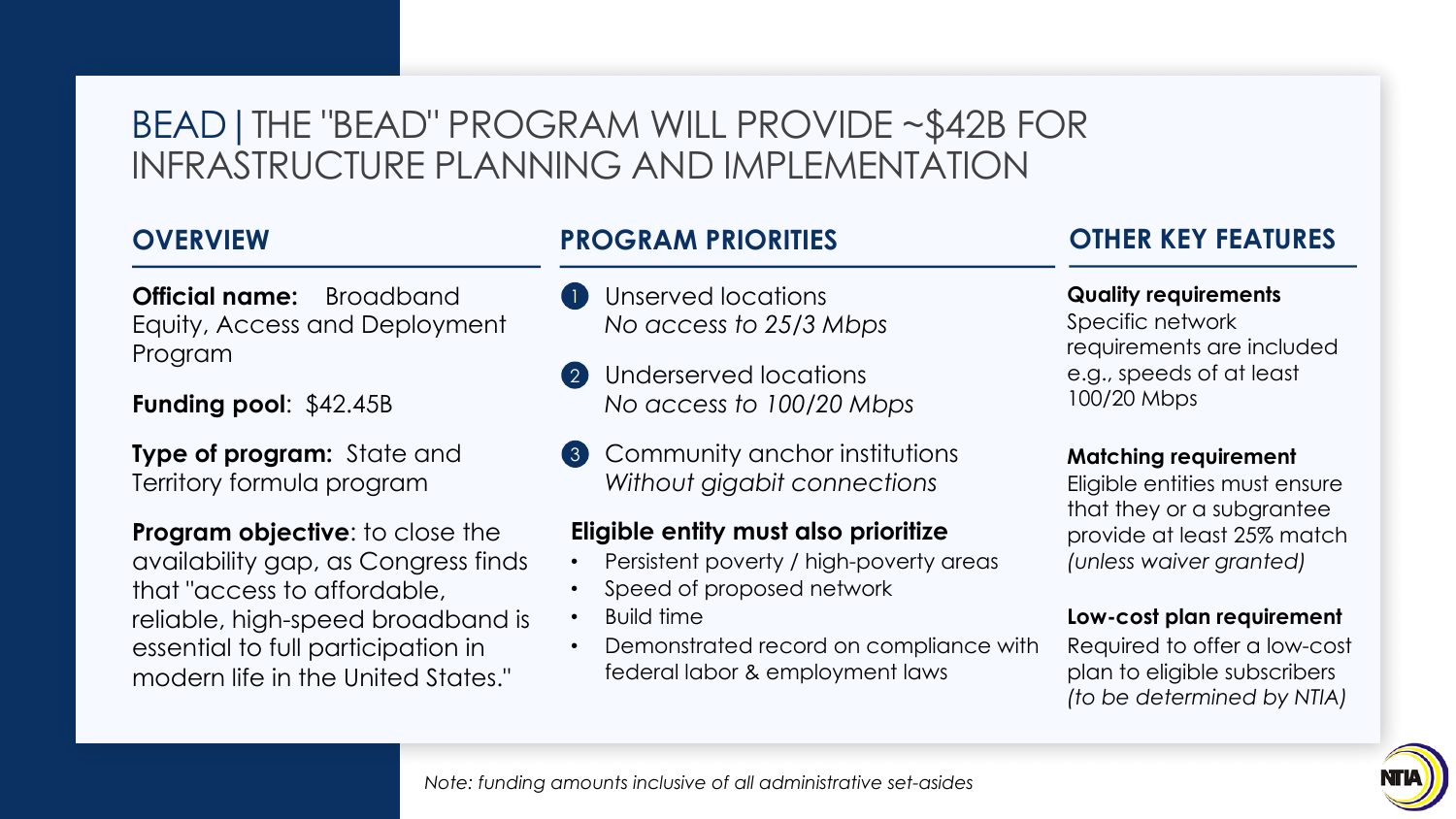# DIGITAL EQUITY (I/IV) | THE DIGITAL EQUITY ACT CREATES 3 SEQUENCED PROGRAMS TO PROMOTE DIGITAL INCLUSION

# **OVERVIEW**

**Official name: The III** Digital Equity Ac

**Funding pool:** 

#### **Programs' object**

support the closure digital divide & p equity and digita so that "individual communities have information tech capacity that is full participation society and econ United States."

|                                                          | <b>PROGRAM/S PRIORITIES</b>                                                         | <b>PROGRAMS CREATED</b>                                 |                                                                    |
|----------------------------------------------------------|-------------------------------------------------------------------------------------|---------------------------------------------------------|--------------------------------------------------------------------|
| $\overline{\phantom{a}}$ itle III – The                  | <b>Veterans</b>                                                                     | State program                                           | Comp. program                                                      |
| ct<br>\$2.75B                                            | Individuals living in households<br>earning at or below 150% of the<br>poverty line | <b>State Planning</b><br><b>Grant Program</b><br>(S60M) |                                                                    |
| tive∶                                                    | <b>Aging individuals</b>                                                            |                                                         |                                                                    |
| ure of the<br>promote                                    | <b>Incarcerated</b> individuals                                                     | <b>State Capacity</b><br><b>Grant Program</b>           |                                                                    |
| al inclusion,<br>als and                                 | Individuals with disabilities                                                       | (\$1.44B)                                               | Competitive                                                        |
| ve the<br>inology<br>needed for<br>in the<br>nomy of the | Individuals with a language barrier                                                 |                                                         | <b>Grant Program</b><br>(\$1.25B)                                  |
|                                                          | Individuals who are members of a<br>racial or ethnic minority group                 |                                                         | Created once state<br>implementation grants<br>begin being awarded |
|                                                          | Individuals who primarily reside in<br>$($ $\geq$<br>a rural area                   |                                                         |                                                                    |

*Note: funding amounts inclusive of all administrative set-asides*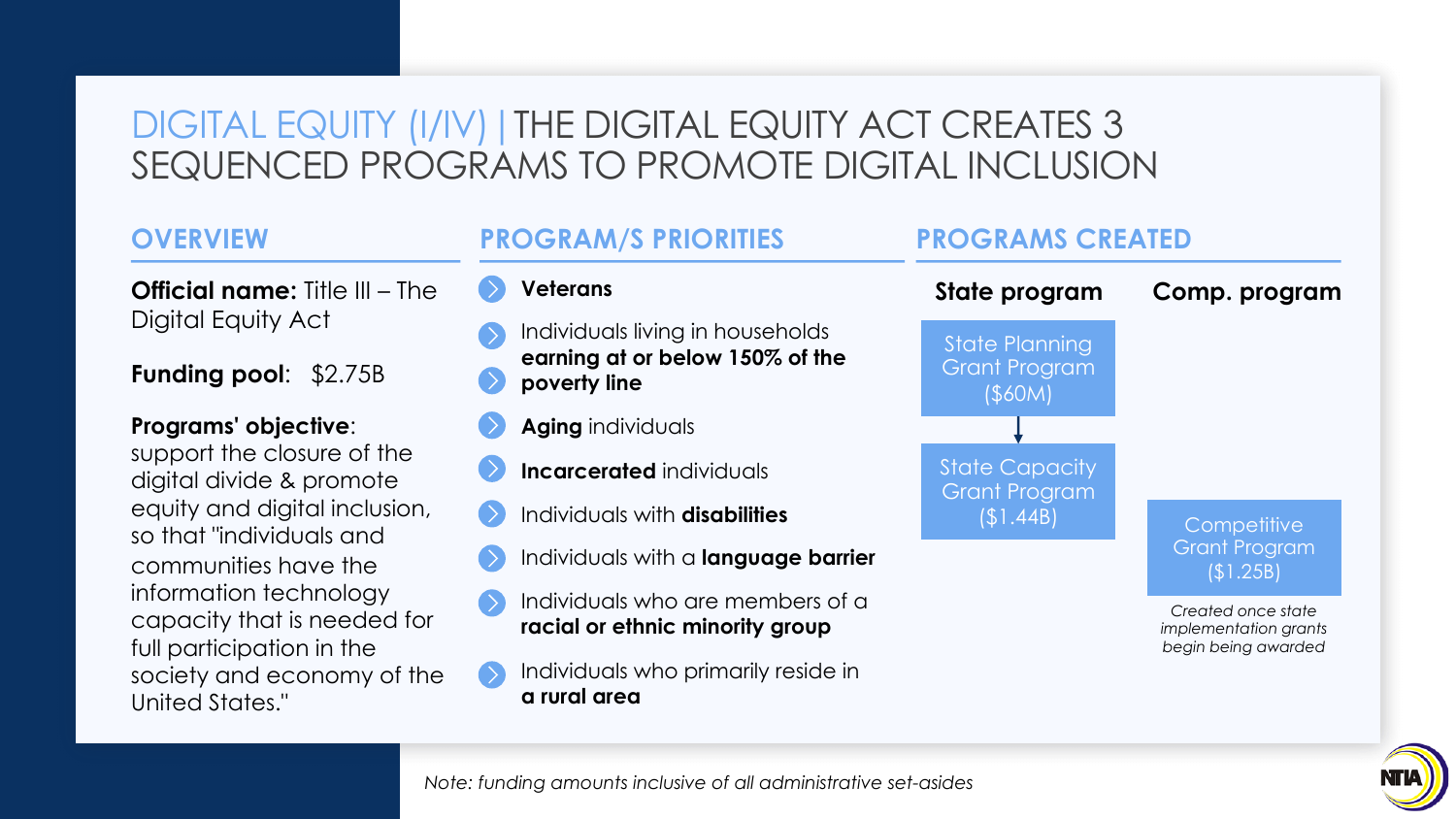# DIGITAL EQUITY (II/IV) | THE FIRST PROGRAM CREATES \$60M FOR STATE DIGITAL EQUITY PLANNING

#### State Planning Grant Program

### **OVERVIEW**

**ELIGIBILITY**

**Official name:** State Digital Equity Planning Grants

**Funding pool**: \$60M

**Type of program:** State and Territory formula program

#### **Programs' objective**:

Ensure States have the capacity & appropriate plans to achieve digital equity & support digital inclusion

**"Eligible entities"** for this program are any U.S. State, the District of Columbia & Puerto Rico. State Governors must appoint an 'administering entity', which can be one, or a partnership of:

- The State, political subdivision, agency, or instrumentality of State
- An Indian Tribe, Alaska Native entity or Native Hawaiian organization located in the State
- A foundation, corporation, institution, association, or coalition that is a not-for-profit, not a school, and is providing services in the State;
- A community anchor institution (not a school) located in the State.
- A local educational agency that is located in the State.
- An entity located in the State that carries out a workforce development program.
- An agency of the State that is responsible for administering or supervising adult education and literacy activities in the State.
- A public or multi-family housing authority that is located in the State.

# **ELIGIBLE COSTS**

**Grant funds awarded for planning can only be used for the following purposes**

- To develop the Stage Digital Equity Plan
- To make subgrants to any eligible entities to assist in the development of the State Digital Equity Plan

*Note: funding amounts inclusive of all administrative set-asides*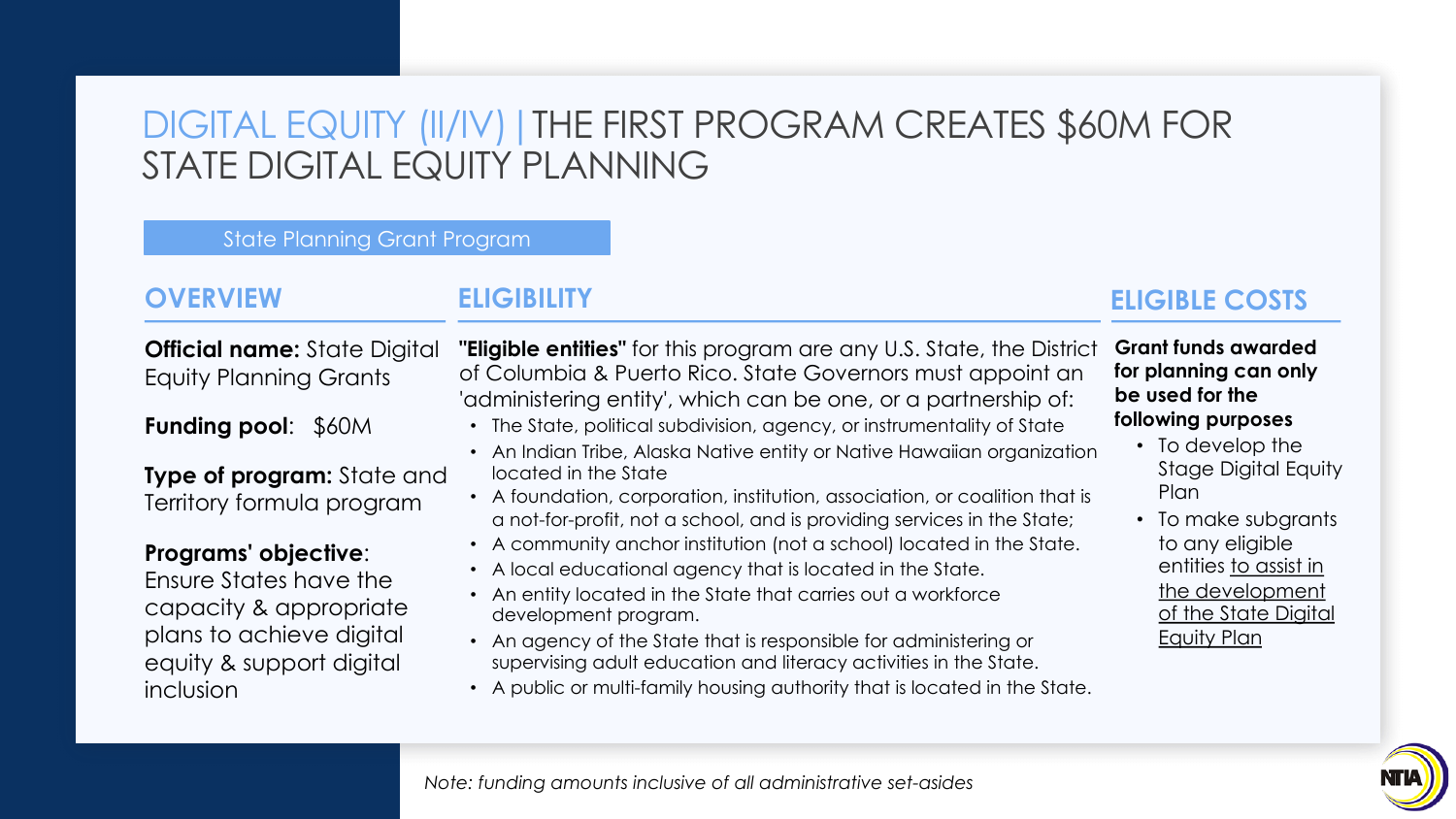# DIGITAL EQUITY (III/IV) | FOLLOWING PLANNING PROGRAM, STATES CAN APPLY FOR CAPACITY GRANTS TO IMPLEMENT

#### State Capacity Grant Program

#### **OVERVIEW**

**Official name:** State Digital Equity Capacity Grants

**Funding pool**: \$1.44B

**Type of program:** State and Territory formula program

#### **Programs' objective**:

To support the implementation of State Digital Equity Plans and digital inclusion activities

### **ELIGIBILITY**

Eligibility and administering entity options are **consistent with the planning program**

*Note, in order to apply for Capacity Grants, States must have participated in and completed the planning program*

## **ELIGIBLE COSTS & ACTIVITIES**

#### **Funds awarded under this program can only be used for the following purposes:**

- To update or maintain the State's Digital Equity Plan (no more than 20% of amount awarded)
- To implement the State's Digital Equity Plan
- To award sub-grants to 'eligible entities' to assist in implementation of the State's Plan
- To pursue digital inclusion activities in the State consistent with the Plan
- To report back to the State on related activities
- To determine the efficacy of efforts (no more than 5% of awarded funds can be used) *No more than 3% can be used for administrative purposes*

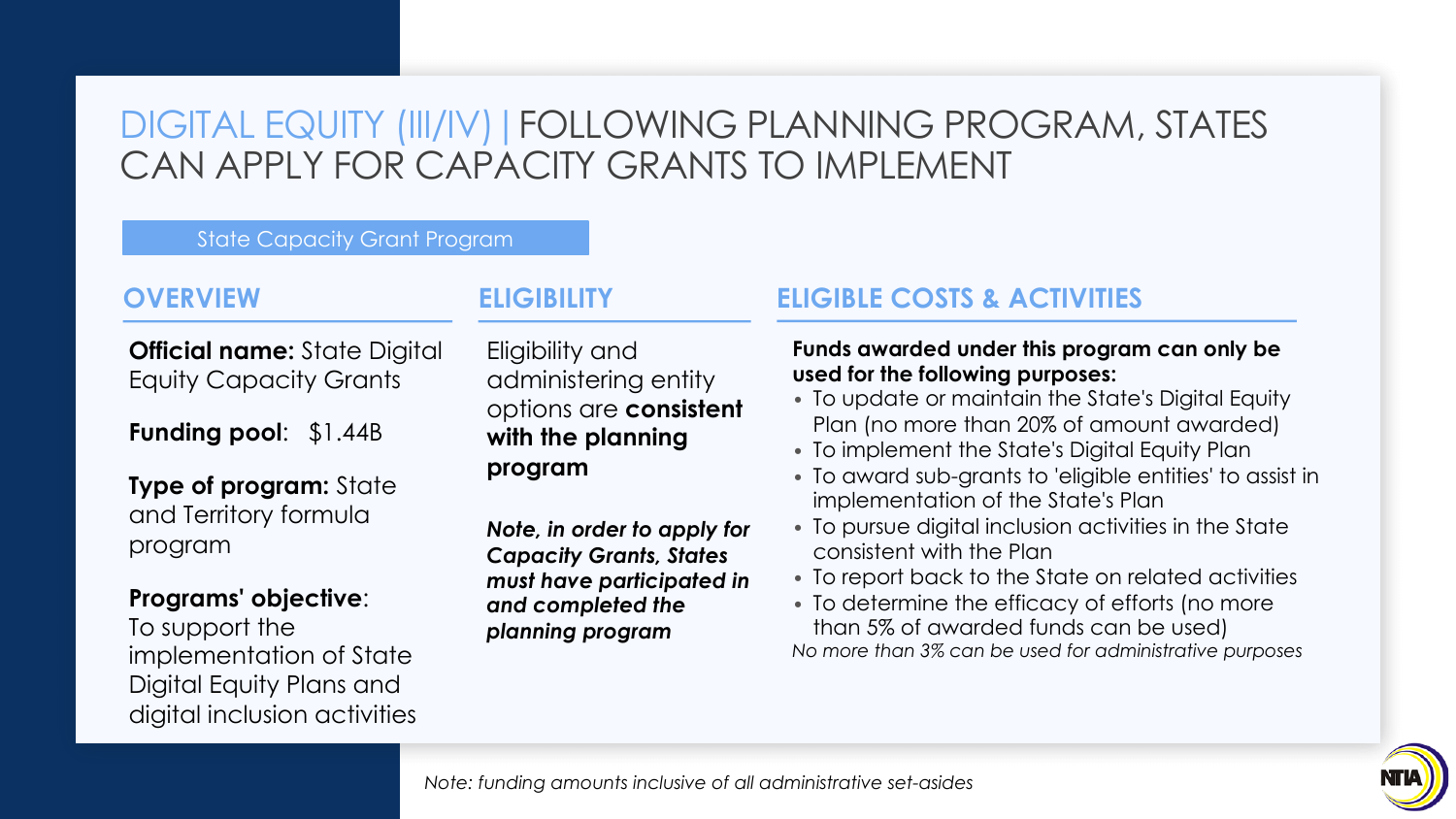# DIGITAL EQUITY (IV/IV) | ONCE NTIA BEGINS AWARDING STATE CAPACITY GRANTS, COMPETITIVE PROGRAM WILL BE LAUNCHED

#### Competitive Grant Program

# **OVERVIEW**

## **ELIGIBILITY**

#### **Official name:** Digital Equity Competitive Grant Program

**Funding pool**: \$1.25B

#### **Type of program:**  Competitive grant

#### **Programs' objective**:

Support efforts to promote digital inclusion, achieve digital equity & improve adoption of broadband

#### **Any of the following, if they are not serving / have not served, as administering entity under state program**

- A political subdivision, agency, or instrumentality of a State, including an agency of a State that is
- responsible for administering or supervising adult education and literacy activities, or for providing public housing, in State
- Indian Tribe/ Alaska Native entity / Native Hawaiian organization
- A foundation, corporation, institution, or association that is a not-for-profit and not a school
- A community anchor institution
- A local educational agency
- Entity that carries out a workforce development program
- A partnership between any of the entities described above, and any additional entities approved by NTIA

## **ELIGIBLE ACTIVITIES**

#### **Must support at least one of the following, to benefit covered population/s**

- Develop & implement digital inclusion activities
- Facilitate broadband adoption to provide educational and employment opportunities
- Implement training and/or other workforce development programs
- Make equipment, instrumentation, networking capability, hardware and software, or digital network technology available at low/no cost
- Construct, upgrade, expend, or operate new or existing public access computing centers through CAIs

*Max 10% for administration; Max Federal share of any project is 90%; Max 10% for evaluation*

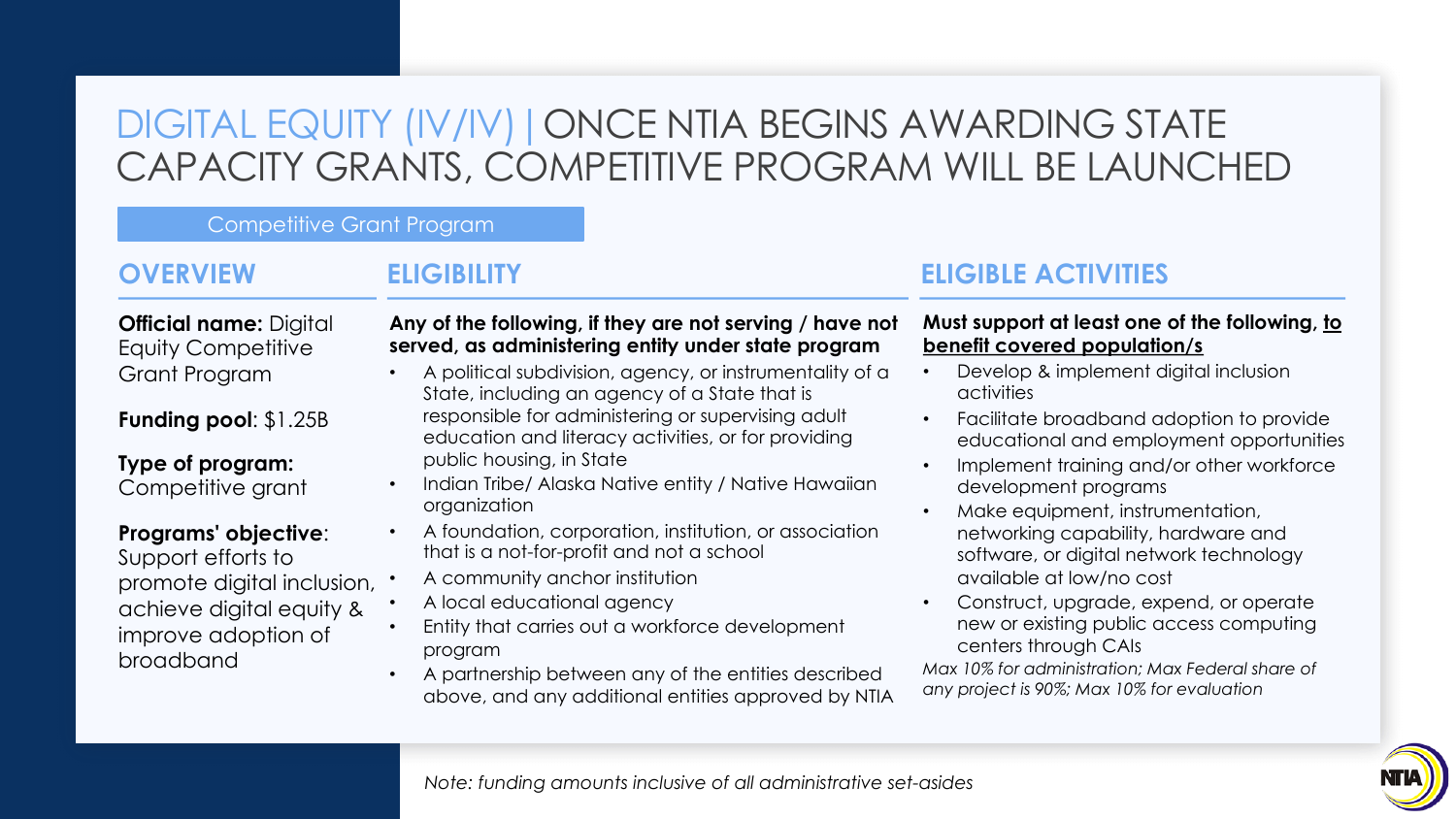# TRIBAL|TECHNICAL AMENDMENTS AND NEW FUNDING WILL STRENGTHEN CURRENT TRIBAL CONNECTIVITY PROGRAM

## **OVERVIEW**

**Official name:** Tribal Broadband Connectivity Technical Amendments

#### **Funding pool**: \$2.00B

**Type of program:** Grants to eligible entities with approved applications

**Program objective:** providing new funds and extending expenditure deadlines for the Tribal Broadband Connectivity Program (established by Consolidated Appropriations Act, 2021, Div. N, Tit. IX, Sec. 905(c))

## **KEY AMENDMENTS TO PRIOR PROGRAM**

- Adding \$2 billion for NTIA to distribute to eligible entities, including to fund previously-proposed programs
- Relaxing time requirements of original program—after receipt of funding, eligible entities now have up to 2
	- 6 months to submit applications
	- 18 months to commit the funds to projects
	- 4 years to fully expend the grant funds
- Allowing infrastructure grantees to expend up to 2.5% total project cost for related planning, feasibility and sustainability studies 3
- Preserving unused allocated funds for other Tribal broadband projects instead of reverting back to the **Treasury** 4

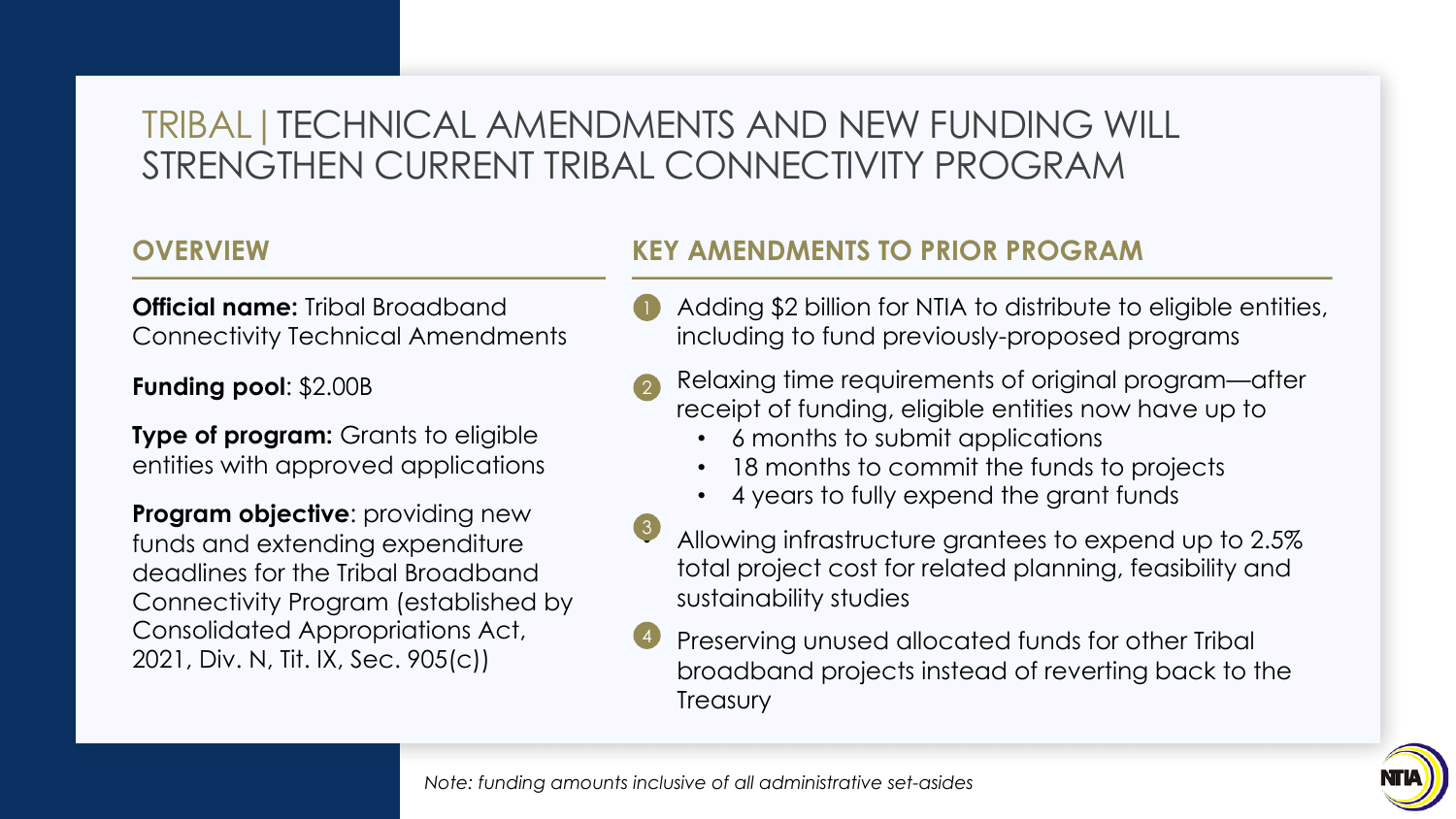# MIDDLE MILE|\$1 BILLION ALLOCATED TO MIDDLE MILE GRANT PROGRAM TO SUPPORT EXPANSION OF NETWORKS

## **OVERVIEW**

**Official name:** Enabling Middle Mile Broadband Infrastructure

**Funding pool**: \$1.00B

**Type of program:** Direct competitive grant on technology-neutral basis

**Program objective**: "Encourage the expansion and extension of middle mile infrastructure to reduce the cost of connecting unserved and underserved areas … and to promote broadband connection resiliency"

# **PROGRAM PRIORITIES**

- **1** For eligible entities meeting at least two of five conditions:
- $\Box$  Adopt "fiscally sustainable middle mile strategies"
- Q Commit to offering non-discriminatory interconnect
- **Q** Identify specific, documented and sustainable demand for middle mile interconnect
- q Identify conditions/resources to speed up project
- $\Box$  Demonstrate benefits to national security interests

#### **Eligible entities must also:**  2

- Agree to prioritize connecting to unserved areas, connecting to non-contiguous trust lands, or offering wholesale carrier-neutral service at reasonable rate
- Offer interconnection "in perpetuity … on reasonable rates and terms"